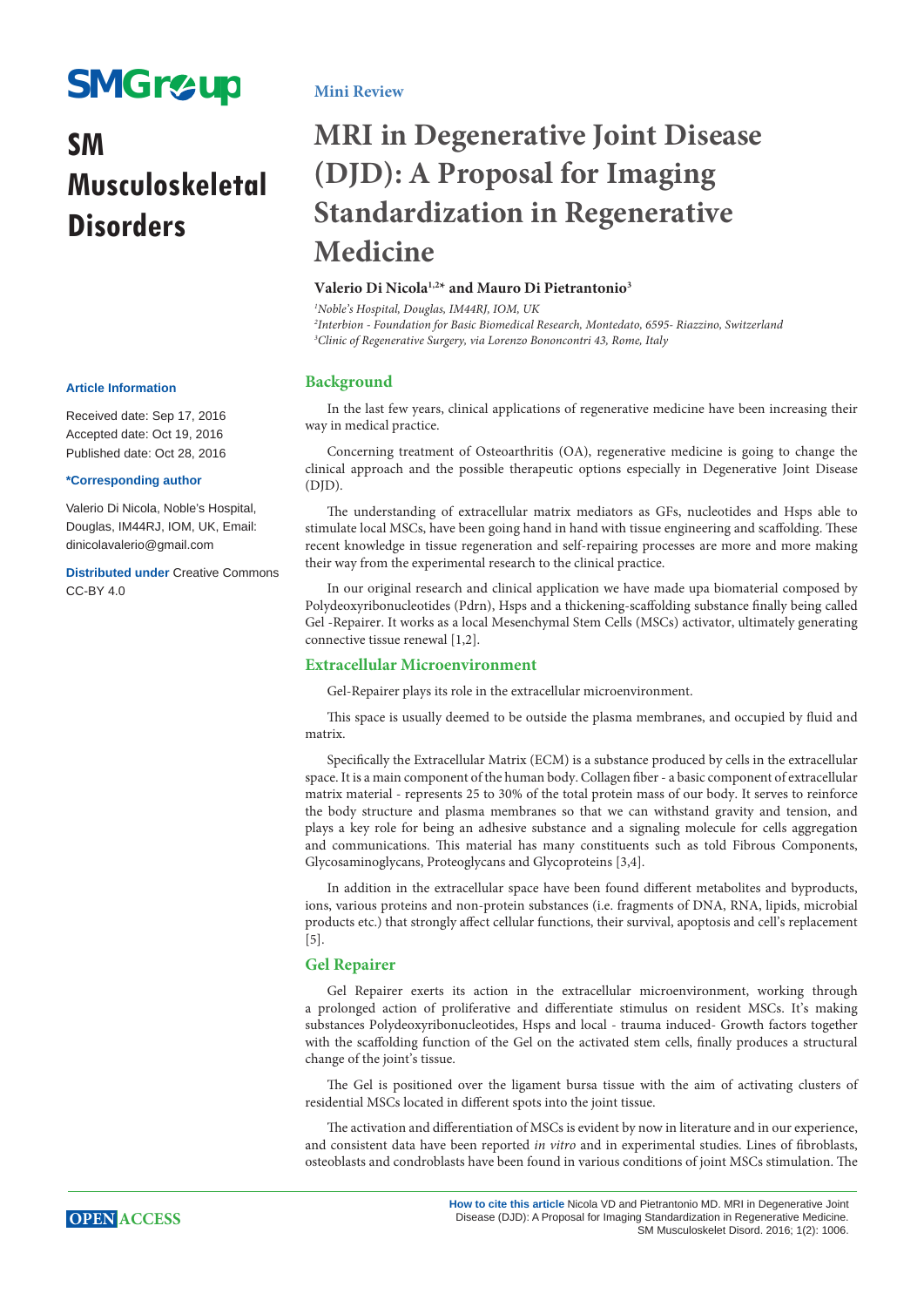## **SMGr** $\mathcal{L}$ **up** copyright © Nicola VD

process of cell differentiation leads to generate new-making proteins such as collagen (I-II type), elastin and healthy ECM production [2].

Tissue modifications result in increased flexibility of the joint capsule and ligaments. An improvement of the compliance of the bursa leads to a reduction in the intra-articular pressure and, consequently, of pain. Another effect of the Gel probably occurs on the sub-periosteal cluster of MSCs, inducing proliferation and cartilage-bone repair [1].

#### **Assessment and Standardization of Results**

The objective measurements of the clinical results are still a main problem in this field and standardization would be vital to come out from empiricism to addressing evidences of clinical results.

Questioners may be considered appropriate to assess the clinical outcomes in terms of pain, stiffness, mobility and grade of disability.

However imaging findings might be vital to demonstrate, standardize and following up the improvement or failure of the joint tissue that we aimed to recover. Specifically we can say that our preferred markers of tissue restoration are modifications in capsulebursa tissue, the cartilage layer, the bone distortions and bone marrows rearrangements.

It seems quite odd that X-rays are still nowadays almost solely accepted and standardized as criterion to confront orthopedics outcomes. That would be reasonable considering trauma, prosthetic surgery, ostheomilelytis, and congenital or vascular bone's problems.

We deem that X-rays are utterly inadequate to study, measure and compare clinical results in regenerative medicine.

In OA patients are classified following the Kellgren and Lawrence Scale (K&L) for radiological X-rays assessment of DJD. The scale defines four pathological degrees for OA: Grade I: doubtful narrowing of joint space and possible osteophyticlipping. Grade II: definite osteophytes, definite narrowing of joint space. Grade III: moderate



**Figure 1:** Right Knee: severe chondrocalcinosis in DJD [1]. A) Before treatment. B) After treatment (6 months follow-up). Mainly the medial compartment of the knee had been treated.

multiple osteophytes, definite narrowing of joint space, some sclerosis, and possible deformity of bone contour (pre-ankylosis). Grade IV: large osteophytes, marked narrowing of joint space, severe sclerosis and deformity of bone contour (ankylosis) [6,7].

These assessment criteria just show a minimal part of the story. Indeed it is impossible to catch all the minimal joints modifications that have great biological and clinical meaning through traditional radiological analysis, given that most of the impact occurs on soft tissue as the fibro-cartilaginous compartment and the capsulaligament tissue.

X-rays give precise information only in case of degenerative chondrocalcinosys. In this case the radiological opacities of the calcium deposits in the cartilage layer seem to be related with grade of OA degeneration. Sometimes, after regenerative treatment X-rays shows the reabsorption of calcium deposits which is an indirect sign of tissue activation and possible regeneration (Figure 1).

Patients that seem to reverse and improving their K&L grade after regenerative procedure, there are considered of undetermined significance and not reliable as a marker of real tissue upgrading.

#### **MRI Scan as Imaging Golden Standard**

MRI should be the standardized imaging able to catch joint soft tissue modifications. In fact MRI shows the fibro-cartilaginous layer and in case of regeneration, the formation of the "neo cartilaginous matrix". The intensity of the signal of the neo-matrix is similar in MRI, to that produced by the original. Furthermore the color in the grey scale from white to black is an additional indicator to define the quality of regenerating tissue in comparison to the natural cartilage.

The thickness of the bursa-capsule is a very important parameter; it generally increases its thickness with chronic inflammation. The



This comparative figure shows the right knee of a man whounderwentgelrepairer treatment mostly focused on the medial joint compartment. X-ray imaging results do not change from 2005 to 2010, and sothe K&L scale is steady. Comparing MR imagery after and before treatment, however, shows evidence of the recovery of thickness in the soft tissue layer and a great improvement over bone damage through diminishing erosion and pseudocyst marrow.